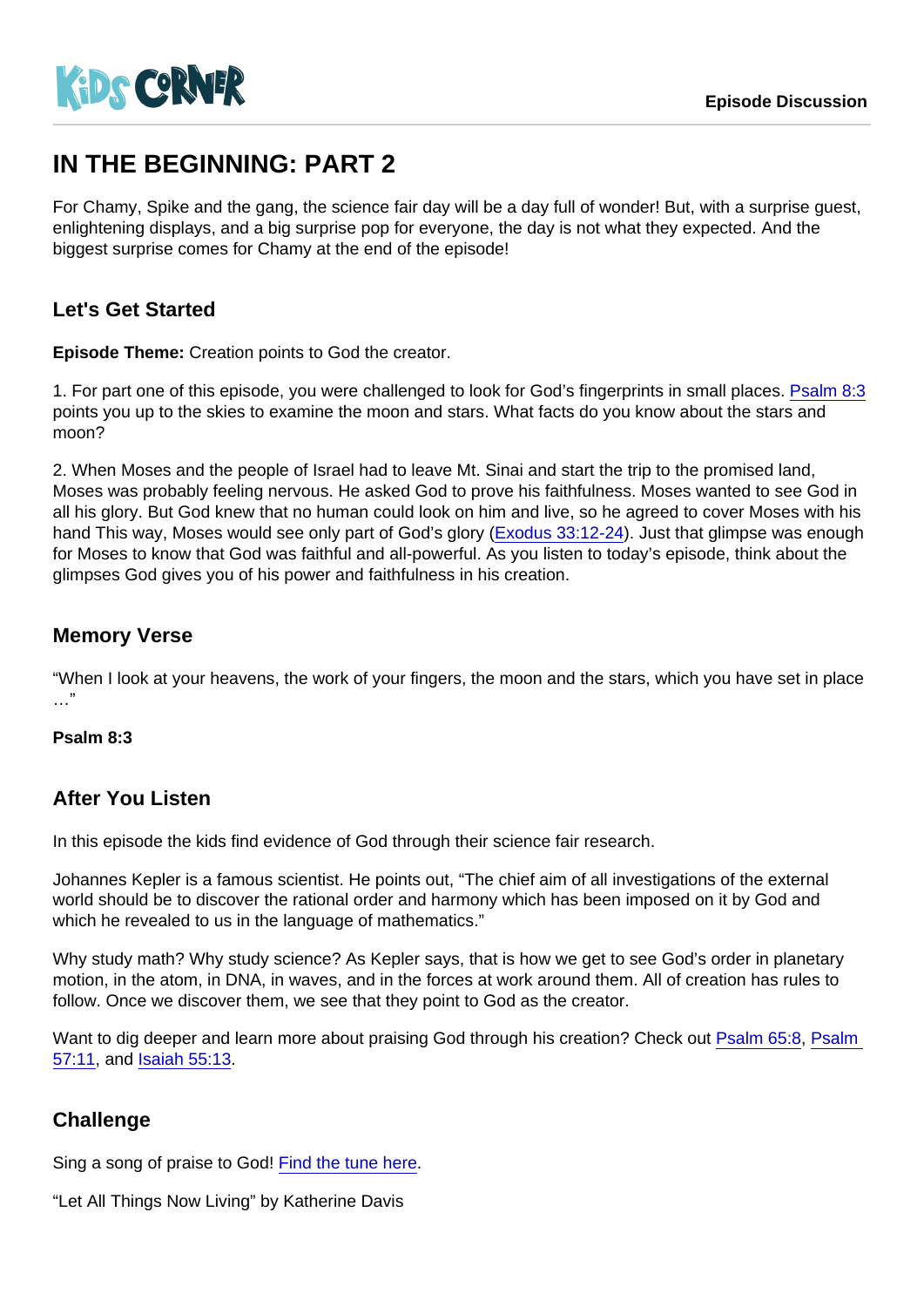1. Let all things now living a song of thanksgiving to God the Creator triumphantly raise, who fashioned and made us, protected and stayed us, who guides us and leads to the end of our days. His banners are o'er us, his light goes before us, a pillar of fire shining forth in the night, till shadows have vanished and darkness is banished, as forward we travel from light into light.

2. His law he enforces; the stars in their courses and sun in its orbit obediently shine; the hills and the mountains, the rivers and fountains, the deeps of the ocean proclaim him divine. We too should be voicing our love and rejoicing; with glad adoration a song let us raise, till all things now living unite in thanksgiving: to God in the highest, hosanna and praise!

### **Take the Episode Quiz**

**Question 1:** What is the name of Liz's science fair project?

**Answer:** Frozen Fractals.

**Question 2:** Who was the special judge for the science fair?

**Answer:** Simon J. Peabody.

**Question 3:** The Professor says that "Order-discovering with science is like putting together a big picture  $\overline{\phantom{a}}$ 

**Answer:** Puzzle

**Question 4:** What is sodium hydroxide?

**Answer:** Lye

**Question 5:** Where did the kids find Chamy?

**Answer:** By the model of the solar system at Terrene's Museum of Science and Technology.